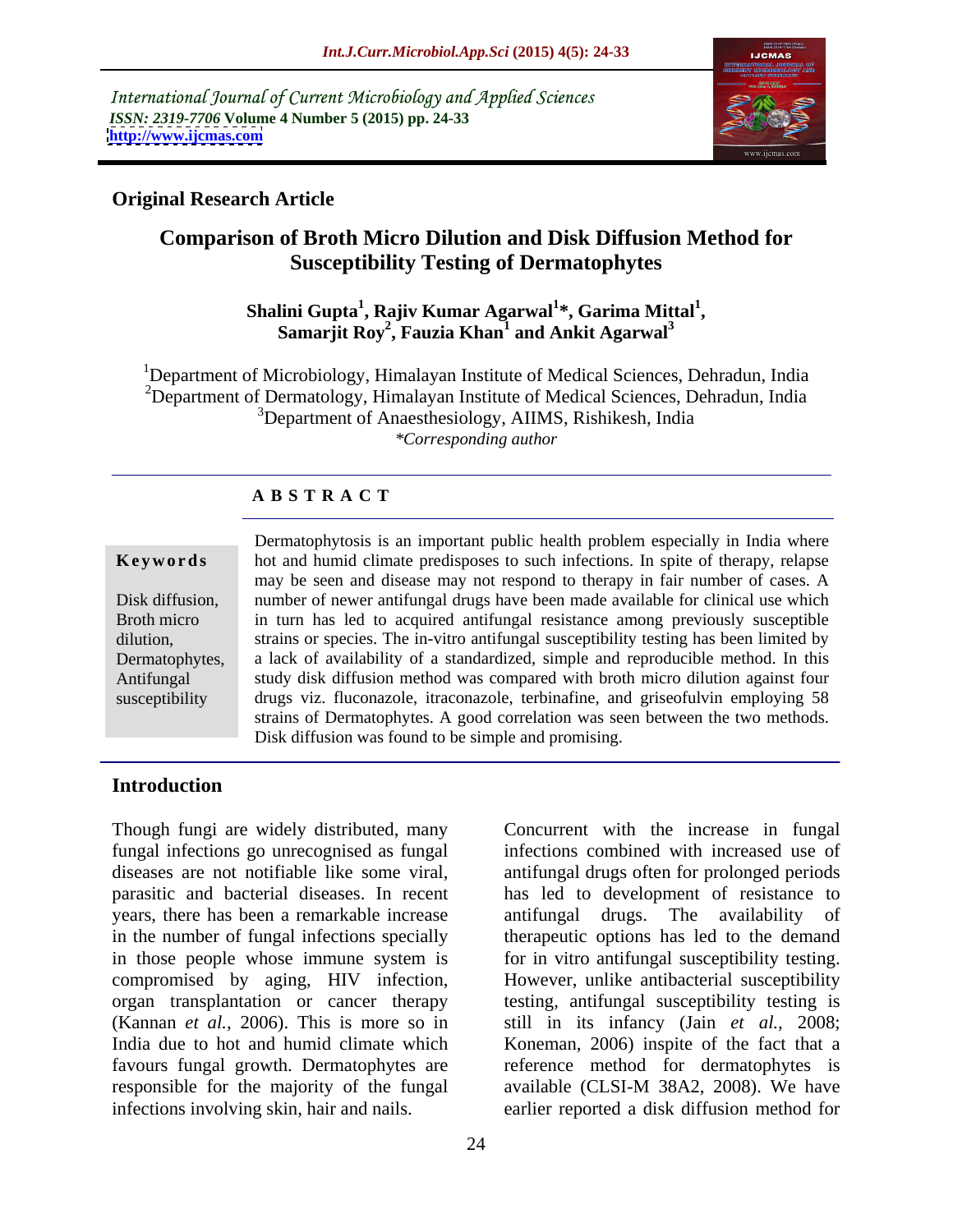dermatophytes and the results were included for each assay. The plates were encouraging. The present study was incubated at 28°C for 5 days and read therefore undertaken to compare disk visually. MIC for FLC, ITR and GRI were diffusion and broth micro dilution methods lowest drug concentration that showed & to determine in-vitro activity of two azole approximately 90% growth inhibition. For derivatives Fluconazole (FLC) & TER, the MIC was the lowest drug Itraconazole (ITR), Griseofulvin (GRI) & Terbinafine (TER) that are most commonly used to treat dermatophyte infection against **Disk diffusion (DD) method** commonly isolated species of

conidial and hyphal suspension was adjusted Griseofulvin & Terbinafine respectively &

drug six dilutions were used. One hundred µl of two fold drug dilutions were placed in wells with a multichannel pipette to yield **Results and Discussion** twice the final strength required for the test i.e. 4–128 µg/ml for FLC, 0.25–8 µg/ml for A total of 58 strains of dermatophytes were GRI, 0.125–4.0  $\mu$ g/ml for ITR and 0.015– tested for antifungal susceptibility by DD & 0.50 µg/ml for TER. The plate was then BMD methods. Isolates belonged to 2 inoculated with 100 µl of the diluted genera and 6 species of dermatophytes as inoculum suspension to contain  $0.5x10^4$  shown in table 1.  $5.0x10<sup>4</sup>$  spores/hyphae per ml thus bringing the final dilution of drugs to  $2.0-64.0 \mu g/ml$ for FLC,  $0.125 - 4.0$   $\mu$ g/ml for GRI,  $0.062 -$ 2.0  $\mu$ g/ml for ITR and 0.015–0.5  $\mu$ g/ml for contains only RPMI 1640 and serves as TER respectively. Growth and sterility negative control. The wells in row G contain controls along with 1:100 DMSO were RPMI 1640 with 1:100 DMSO together with

concentration that showed 100% inhibition.

#### **Disk diffusion (DD) method**

dermatophytes. The ABDD was performed as described by **Materials and Methods Example 20 Hinton Agar (MHA)** were inoculated using a Fifty eight clinical isolates of dermatophytes The inoculated plates were then dried before were tested along with *Trichophyton rubrum* applying the disks. Fluconazole (25µg) & ATCC28188 and *Trichophyton* Itraconazole (10 µg) disks were available *mentagrophytes* ATCC 9533 as controls. commercially (HIMEDIA), Griseofulvin (10 Dermatophytes were subcultured on Potato (equally application of  $\log \alpha$  Terbinafine (2 g/disk) were prepared Dextrose Agar (PDA) & incubated at 28°C in lab by dissolving the pure powders in for 7 days to enhance sporulation. The DMSO & then diluting it to give a final growth was harvested in sterile saline  $\&$  the concentration of 1mg/ml  $\&$  200  $\mu$ g/ml for to  $1x10^6$ /ml using a haemocytometer. then delivering 10  $\mu$ l onto each sterile disk. **Broth micro dilution (BMD) method**  $\mu$ l of 1:100 dilution of DMSO to serve as The test was performed in micro titre plates each inoculated & dried plate & then with RPMI-1640 without bicarbonate and incubated at 28<sup>o</sup>C for up to 5 days. When buffered to pH 7.0 with 3-[N-morpholino] growth took place, the size of zones of propane sulfonic acid (MOPS). For each inhibition was measured for each antifungal Nweze *et al.* (2010). Plates of Mueller swab dipped in the inoculums suspension. Griseofulvin & Terbinafine respectively & Sterile disks were also impregnated with 10 control. The above 5 disks were applied to agent (Pakshir *et al.,* 2009).

#### **Results and Discussion**

 $\frac{4}{1}$  shown in table 1 shown in table 1.

Figure 1 shows the results of broth micro dilution method. The wells in row H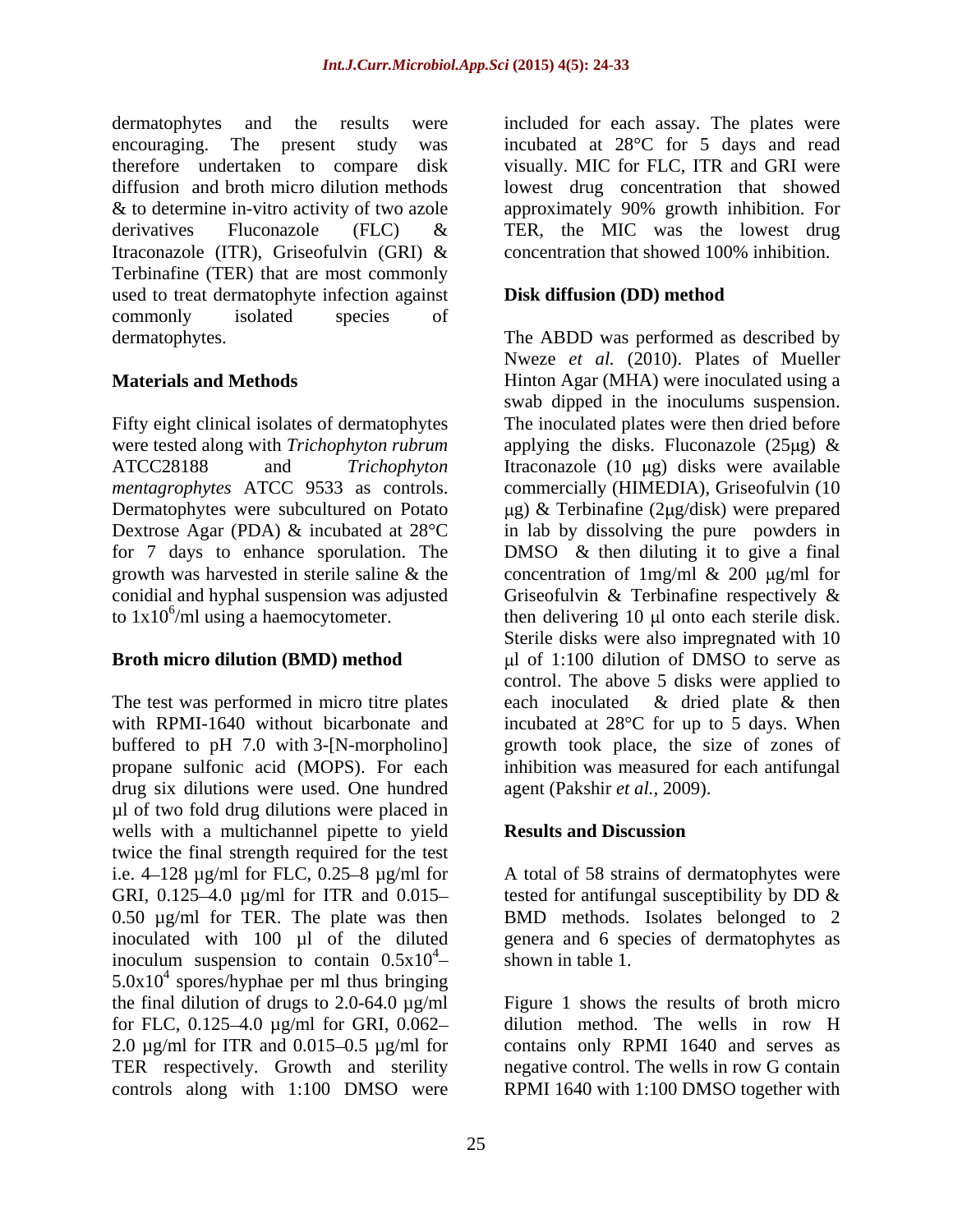isolates and well A through F contain doubling dilutions of the drugs. Wells in column 11 were inoculated with *T.*

In case of fluconazole (FLC), the dilutions mum for Fluconazole, 17–36 mm for of the drug tested ranged from  $64.0 \mu$ g to  $2.0$ at 8  $\mu$ g and 16  $\mu$ g/ml. However a few strains *T. rubrum* had a MIC of  $\leq 2.0$  ug/ml.

Itraconazole (ITR) was tested at dilutions most of the strains of *T. mentagrophytes*, *T. rubrum* and others had a MIC value of 0.125

The ATCC strains of *T. mentagrophytes* and *T. rubrum* had a MIC of 0.125 and  $\leq 0.0625$  MICs and IZDs with fluconazole,

The terbinafine (TER) was tested at  $\mu$ g/ml to  $\leq$  0.015  $\mu$ g/ml in case of *T*. *rubrum* while in case of ATCC strains of vice versa. both *T. mentagrophytes* and *T. rubrum* it MIC of up to  $0.062 \mu g/ml$ . Only five strains

 $\mu$ g/ml to 0.50  $\mu$ g/ml. Seven strains of *T*. *mentagrophytes* and six of *T. rubrum* had a

0.125 g/ml for *T. mentagrophytes* and *T. rubrum* respectively.

*mentagrophytes* ATCC 9533 and column 12 Except 5 strains of *T. rubrum* all the strains with *T. rubrum* ATCC 28188. Show zones of inhibition around them (Fig. g/ml. Majority of the strains were inhibited  $21-49$  mm for Griseofulvin with mean  $\pm$  SD showed a MIC of 32 or even 64  $\mu$ g/ml. Both  $\pm$  4.9 respectively. No zone of inhibition the ATCC strains of *T. mentagrophytes* and was seen with disk containing DMSO 2). The zone of inhibition varied from 10–32 mm for Fluconazole, 17–36 mm for Itraconazole, nil-44 mm for Terbinafine and of  $22.6 \pm 4.2$ ,  $27.3 \pm 6.2$ ,  $32.1 \pm 6.1$  and  $35.9$ against any of the species tested.

ranging from 2.0  $\mu$ g /ml to 0.0625  $\mu$ g/ml and drugs for each group of fungi are The results of zone of inhibition for all the summarised in table 2.

or 0.250 µg/ml and none had a MIC higher An attempt was made to correlate MICs than 0.5 µg/ml. **b** contained in broth micro dilution method g/ml respectively. itraconazole, terbinafine and griseofulving with zone of inhibitions obtained in disk diffusion method. Correlation between MICs and IZDs with fluconazole, has been shown in table 3 to 6 respectively.

dilutions ranging from  $0.5$  to  $0.015$   $\mu$ g/ml. There was a steady increase in IZD with The MIC for terbinafine ranged from 0.125 lowering of MIC in most of the strains. *mentagrophytes* and others. It was found to proportional to each other i.e. when the MIC be  $> 0.5$  to  $\leq 0.015$   $\mu$ g/ml in case of *T*. for the drug is more; the IZD is smaller and Thus, MICs and IZDs are inversely vice versa.

was <0.015 µg/ml. Most of the strains had Successful treatment of fungal infections of *T. rubrum* had a MIC value of >0.50 antimycotic agent to eradicate the fungus g/ml. from the tissue (Santos *et al.,* 2001). Though The dilutions of griseofulvin (GRI) tested are now available (Fernandez Torres *et al.,* ranged from 4.0  $\mu$ g/ml to 0.125  $\mu$ g/ml. 2001; Karaca and Koç, 2004; Santos *et al.*, Majority of the strains of *T. mentagrophytes*, 2001) including CLSI document regarding *T. rubrum* and others had a MIC of 0.25 filamentous fungi (CLSI, 2008), no simple MIC of 1.0 µg/ml. The MIC of ATCC dermatophytes. We tested 58 strains of strains was found to be 0.25  $\mu$ g/ml and dermatophytes against 4 commonly used depends on the ability of a given some in-vitro antifungal susceptibility tests reference method has been standardised for testing the drug susceptibility of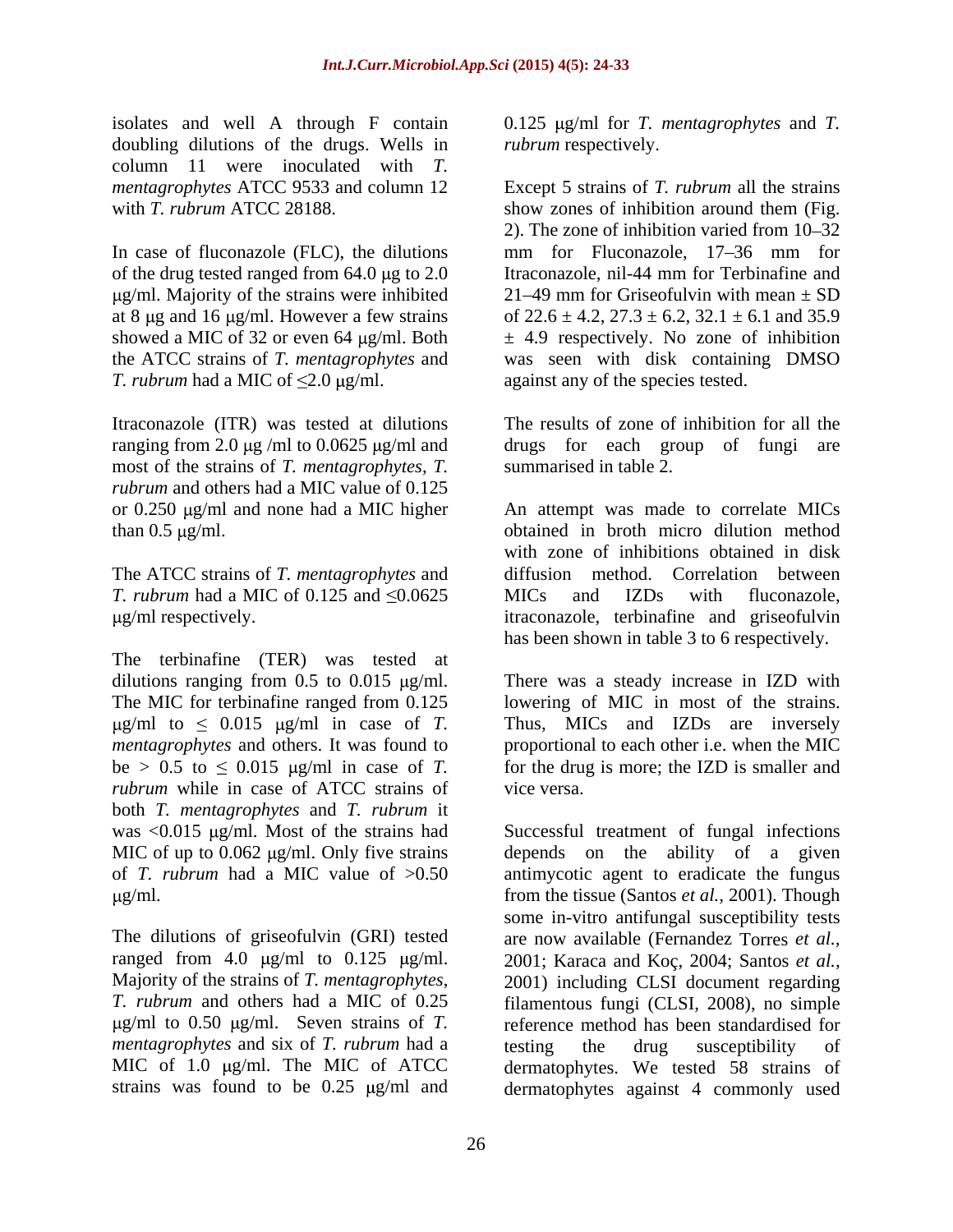Itraconazole, Terbinafine and Griseofulvin. *rubrum* had a MIC value > 0.5  $\mu$ g/ml

Fluconazole was found to be the least Resistant strains of *T. rubrum* having MIC effective drug. Its  $MIC_{90}$  ranged from 2 to 64  $\mu$ g/ml. Though majority of the strains had a *et al.* (2010) and Mukherjee *et al.* (2003). MIC of 8 and 16  $\mu$ g/ml in both the cases of But generally speaking TER is the most *T. mentagrophytes* and *T. rubrum,* a few effective drug with lowest MIC as has also strains had a MIC value of 32 and 64  $\mu$ g/ml been reported by Favre *et al.* (2003); or higher. A MIC value of 32 or 64 may not Serrano-Martino *et al.* (2003), Tong *et al.* be desirable for treatment with fluconazole. Favre *et al.* (2003) and Barros *et al.* (2007) have also reported a very high MIC values For disk diffusion method, the strength of for FLC. Problems with interactions of each disk was  $25 \mu g$ ,  $10 \mu g$ ,  $2 \mu g \& 10 \mu g$ fluconazole with particular media or respectively for Fluconazole, Itraconazole, problems with dilutions in higher terbinafine & Griseofulvin. The zone sizes concentration have also been suggested as varied from10-32 mm, 17-36 mm, nil-44 being responsible for its high MIC values by Korting *et al.* (1995). Itraconazole, Terbinafine & Griseofulvin

The  $MIC<sub>90</sub>$  for Itraconazole was found to lie between  $0.0625$  and  $0.5 \mu g/ml$  with majority of the strains showing a value of  $0.125 \mu$ g. reported by Barros *et al.* (2007), Fernandez *al.* (2003). However, Gupta and Kohli

0.5 g/ml both *T. mentagrophytes* and *T. rubrum* and none of the strain had a MIC higher than  $0.5 \mu g/ml$ . Similar MIC have also been reported by Favre *et al.* (2003), Barros *et al.* (2007) and Araújo Mota *et al.* have found MIC values up to  $64 \mu g/ml$  also GRI up to 64  $\mu$ g/ml in case of *T. rubrum* making the treatment ineffective.

The lowest MIC values were obtained for terbinafine (TER). Most of the strains had a BMD or DD are type and size of inoculum,

antifungal agents viz. Fluconazole,  $MIC_{100}$  to be 0.063. Five strains of *T*. *rubrum* had a MIC value >0.5 µg/ml indicating intrinsic resistance to TER. 4 µg/ml have also been reported by Nweze *et al.* (2010) and Mukherjee *et al.* (2003). But generally speaking TER is the most (2007) and Indira (2014).

> mm & 21-49 mm for Fluconazole, with an average of  $22.6 \pm 4.2$ ,  $27.3 \pm 6.2$ ,  $32.1 \pm 6.1 \& 35.9 \pm 4.9$  respectively.

A more or less similar MIC90 have been of *T.rubrum* against terbinafine. Perhaps Torres *et al.* (2002) and Serrano-Martino *et*  terbinafine. However, all these 5 strains (2003) have found MIC as high as up to 32 agents tested indicating that cross resistance g/ml also both in *T. mentagrophytes* and *T.* to azoles & griseofulvin does not exists. *rubrum*. Strains of *T.rubrum* showing primary The MIC <sub>90</sub> for GRI ranged from 0.0625 to reported by other workers also (Nweze *et* No zone of inhibition was seen in 5 strains these strains were intrinsically resistant to were fully sensitive to other antifungal resistance to terbinafine have also been *al.,* 2010 & Mukherjee *et al.,* 2003).

2009. However, Ghannoum *et al.* (2000) following the above criterion only 6 strains in *T. mentagrophytes* as well as *T. rubrum*. and 5, 4 and 3 strains were found Mukherjee *et al.* (2003) also found MIC to intermediate sensitive to FLC, ITR and GRI The strains were classified into sensitive, intermediate sensitive or resistant on the basis of their mean  $IZD \pm SD$  (Table-7) and were found resistant to FLC and 5 to TER and 5, 4 and 3 strains were found intermediate sensitive to FLC, ITR and GRI respectively. All other strains were sensitive to all the 4 antimycotic agents.

The factors that may affect the results of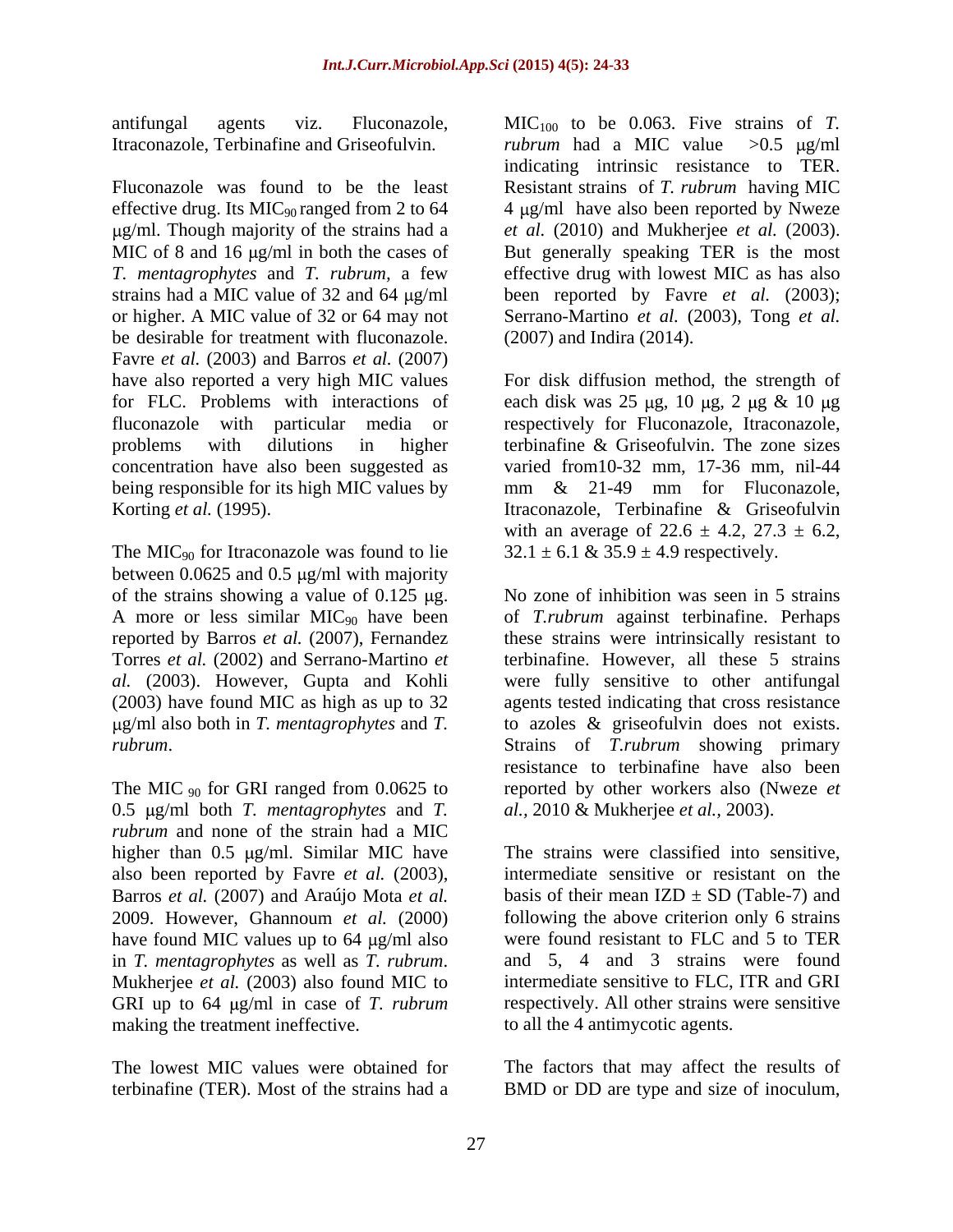duration of incubation and disk strength al., 2002).

composition of the media, temperature and (Santos *et al.,* 2001 & Fernandez Torres *et al.,* 2002).

### **Table.1** Number of dermatophytes tested

| Fungi                       | No. of strains |  |
|-----------------------------|----------------|--|
| Trichophyton mentagrophytes |                |  |
| T. rubrum                   |                |  |
| T. tonsurans                |                |  |
| Microsporum audonii         |                |  |
| M. gypseum                  |                |  |
| M. ferrugineum              |                |  |

# **Table.2** IZDs obtained with different dermatophytes

| Fungi                              | No. of strains | Drugs      | Range     | Arithmetic<br>Mean                           |
|------------------------------------|----------------|------------|-----------|----------------------------------------------|
| $\mid$ T. mentagrophytes $\mid$ 23 |                | <b>ITC</b> | 20-35     | 29.3                                         |
|                                    |                | <b>FLU</b> | 13-30     | 25                                           |
|                                    |                | <b>TRB</b> | $30-41$   | $33.6$<br>$37.6$                             |
|                                    |                | GRI        | $30-49$   |                                              |
| T. rubrum                          | 27             | <b>ITC</b> | 17-33     | $\boxed{24.7}$                               |
|                                    |                | <b>FLU</b> | $10-32$   | 20.9                                         |
|                                    |                | <b>TRB</b> | Nil-44    |                                              |
|                                    |                | GRI        | $32-43$   | $\begin{array}{ l} 28.5 \\ 35.5 \end{array}$ |
| T. tonsurans                       | 02             | <b>ITC</b> | $31 - 36$ | 33.5                                         |
|                                    |                | <b>FLU</b> | $16-23$   | 19.5                                         |
|                                    |                | <b>TRB</b> | 40-49     | 44.5                                         |
|                                    |                | <b>GRI</b> | 21-38     | 29.5                                         |
| M. audonnii                        | $\mid$ 01      | <b>ITC</b> | 25        | 25                                           |
|                                    |                | <b>FLU</b> | 19        | 19                                           |
|                                    |                | <b>TRB</b> | 37        | 37                                           |
|                                    |                | GRI        | 31        | 31                                           |
| $M.$ gypseum                       | 04             | ITC        | 23-36     | 28.3                                         |
|                                    |                | <b>FLU</b> | 20-28     | 22                                           |
|                                    |                | <b>TRB</b> | 38-44     | 40.5                                         |
|                                    |                | <b>GRI</b> | 35-40     | 36.5                                         |
| $M.$ ferrugineum                   | 01             | <b>ITC</b> | 19        | 19                                           |
|                                    |                | <b>FLU</b> | 20        | 20                                           |
|                                    |                | <b>TRB</b> | 40        | 40                                           |
|                                    |                | <b>GRI</b> | 37        | 37                                           |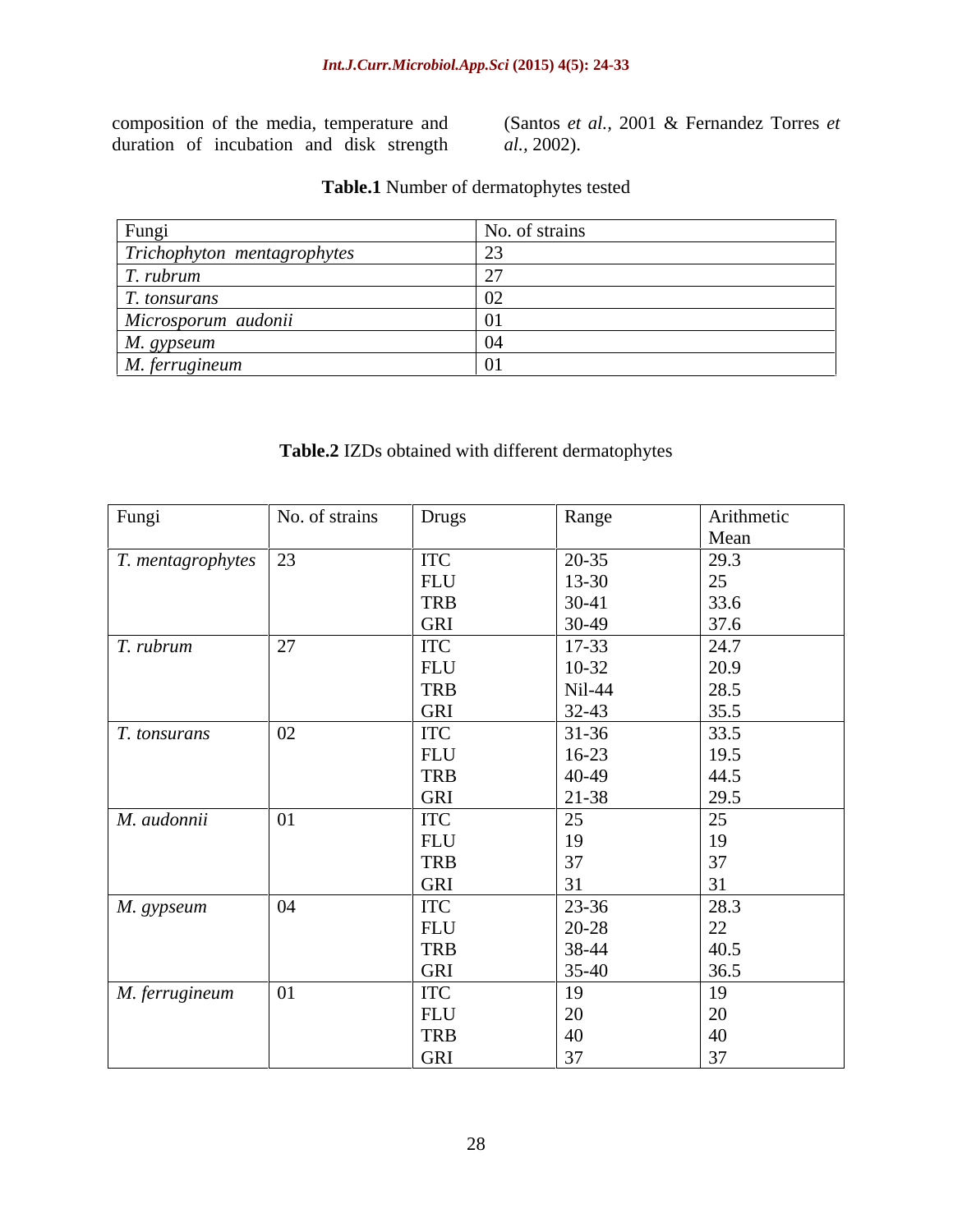#### *Int.J.Curr.Microbiol.App.Sci* **(2015) 4(5): 24-33**

|                  | <b>Trichophyton</b>  | Trichophyton rubrum | <b>Others</b>                 |
|------------------|----------------------|---------------------|-------------------------------|
|                  | mentagrophytes       |                     |                               |
| $MICs(\mu g/ml)$ | <b>IZDs(mean)</b> in | $IZDs(mean)$ i      | <b>IZDs</b> (mean) in         |
|                  | mm                   | mm                  | mm                            |
| -64              | 17E                  | 1.33                |                               |
| $\Omega$         |                      | 14.33               |                               |
|                  |                      | $\bigcap_{i=1}^n$   | 18.7                          |
|                  | 22.20<br>22.20       | 23.77               | $\bigcap_{i=1}^n A_i$<br>23.4 |
|                  | 25.75                | 23.66               |                               |
|                  | 26.66                | 30.66               |                               |

## **Table.3** Correlation between MICs and IZDs for fluconazole

## **Table.4** Correlation between MICs and IZDs for itraconazole

|                  | <b>Trichophyton</b>                   | <b>Trichophyton rubrum</b> | <b>Others</b>                                                             |
|------------------|---------------------------------------|----------------------------|---------------------------------------------------------------------------|
|                  |                                       |                            |                                                                           |
| $MICs(\mu g/ml)$ | mentagrophytes<br>IZDs (mean) in      | <b>IZDs(mean)</b> i.       | IZDs(mean) in                                                             |
|                  | <sub>mm</sub><br>--------             | mm                         | the contract of the contract of the contract of<br>$\mathbf{m}\mathbf{m}$ |
|                  |                                       |                            |                                                                           |
|                  |                                       |                            |                                                                           |
| 05               | 22.25<br>$\angle\angle$ . $\angle$ .) | 16.75                      |                                                                           |
| 0.25             | 24.83                                 | 24.33<br>$\ddotsc$         | $\bigcap \subset A$<br>224                                                |
| 0.125            | 27.37                                 | 22E<br>$\sim$ $\sim$       | $\Omega$                                                                  |
| 0.0625           |                                       | 20E                        | 250<br>$\sim\!\!\sim\!\!\cdot\,\sim$                                      |

# **Table.5** Correlation between MICs and IZDs for terbinafine

|                  | <b>Trichophyton</b> | <b>Trichophyton rubrum</b> | <b>Others</b>             |
|------------------|---------------------|----------------------------|---------------------------|
|                  | mentagrophytes      |                            |                           |
| $MICs(\mu g/ml)$ | IZDs(mean) in       | $IZDs(mean)$ i.            | $\mathbf{IZDs}$ (mean) in |
|                  | mm<br>--------      | mm                         | mm                        |
| 0.5              |                     |                            |                           |
| 0.25             |                     |                            |                           |
| 0.125            |                     |                            | $\sim$ $\sim$             |
| 0.062            | 35.3                | 32.11                      | $27$ $\epsilon$           |
| 0.031            | 38.62               | 34.62                      | 39.2                      |
| 0.015            | $\sim$ $\sim$       | 41.66                      | 49                        |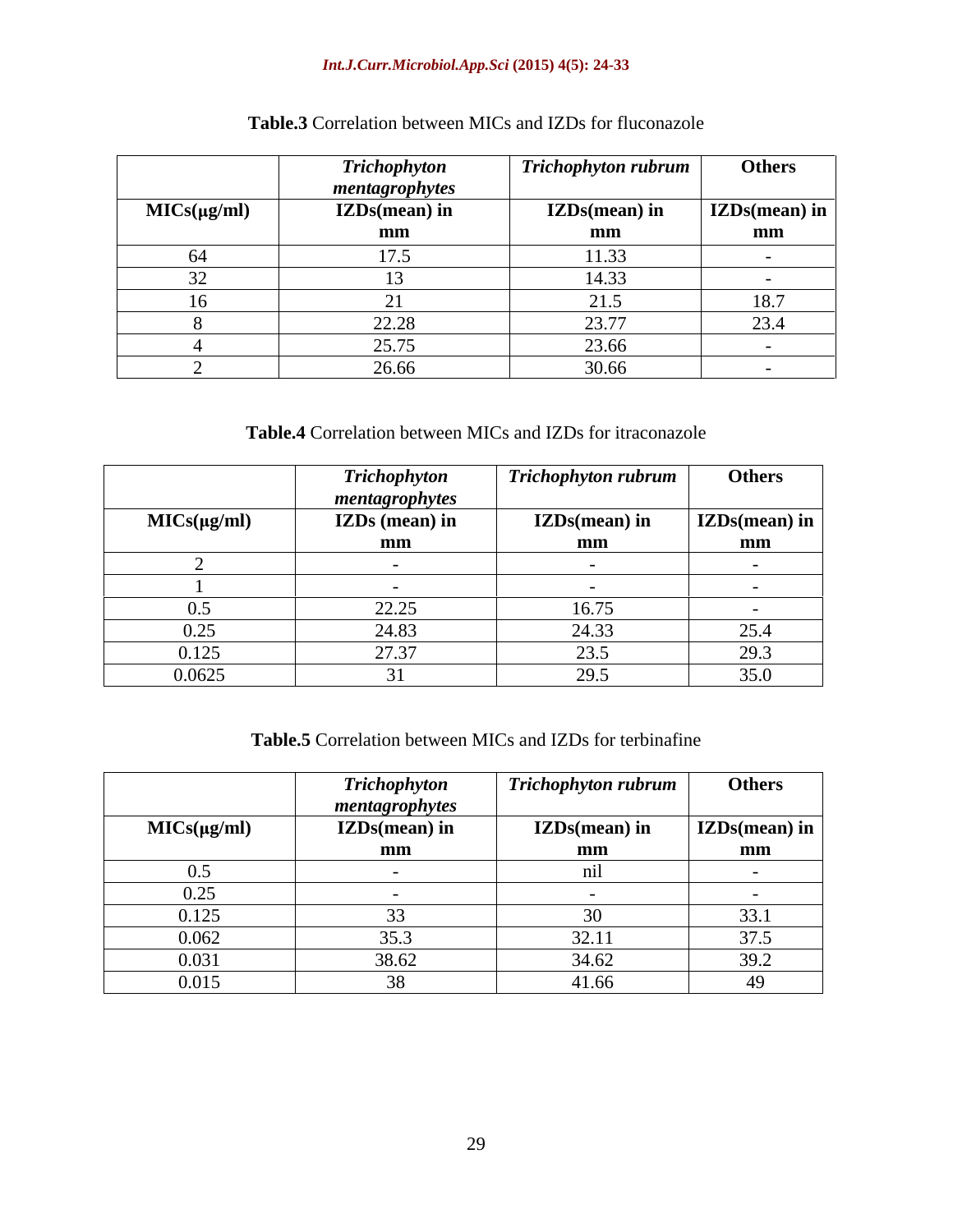**Fig.1** MICs for terbinafine



Photograph 11 : MICs for Terbinafine Friddyraph 11: MiCs for Terbinaline<br>Column 11: ATCC 9533 (Trichophyton mentagrophytes)<br>Column 12: ATCC 28188 (Trichophyton rubrum) Row A: 0.50µg/ml Row B: 0.250 µg/ml Row C: 0.125pg/ml<br>Row D: 0.062pg/ml Row E: 0.031µg/ml Row F: 0.015µg/ml Row G: RPMI +DMSO +Culture (Growth control) Row H: RPMI only (Media control)

**Fig.2** Disk Diffusion testing of *Trichophyton mentagrophytes* showing susceptibility to all the four antimycotic agents

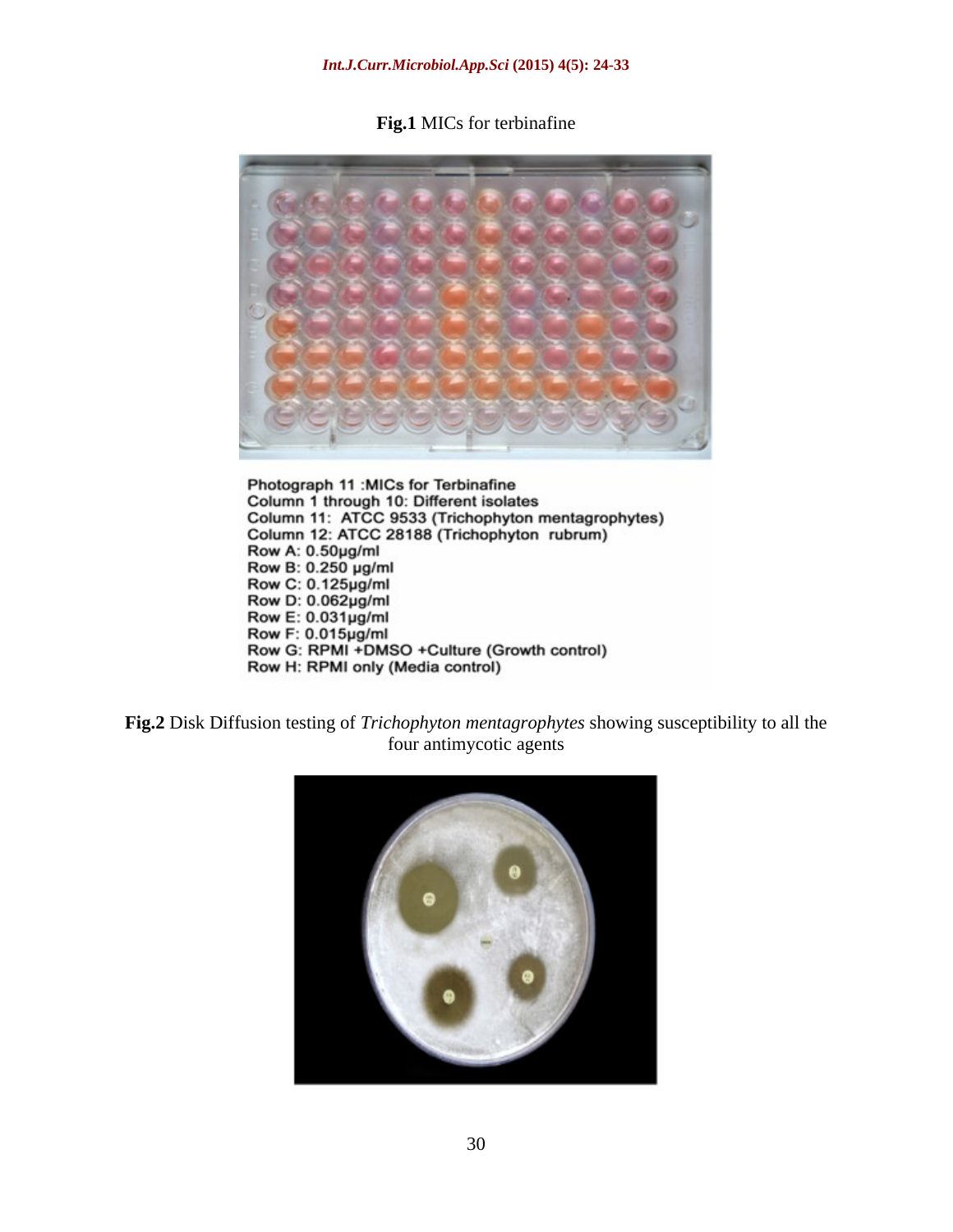|                  | <b>Trichophyton</b><br>mentagrophytes | $\boxed{\text{Trichophyton rubrum}}$ | Others                |
|------------------|---------------------------------------|--------------------------------------|-----------------------|
|                  |                                       |                                      |                       |
| $MICs(\mu g/ml)$ | <b>IZDs(mean)</b> in                  | IZDs(mean) in                        | <b>IZDs</b> (mean) in |
|                  | $\mathbf{m}\mathbf{m}$                | mm                                   | mm                    |
|                  |                                       |                                      |                       |
|                  |                                       |                                      |                       |
|                  |                                       | 33.33                                |                       |
|                  | 10 <sub>7</sub>                       | 1.25<br>. J 4. Z                     | 32.8                  |
| 0.25             |                                       | 20. 22.<br>39.ZZ                     | 373                   |
| 0.125            |                                       |                                      |                       |

#### **Table.6** Correlation between MICs and IZDs for griseofulvin

**Table.7** Cut off values for IZDs for each of the four drugs

| Drugs      |                |                              | <b>Inhibition Zone Diameters</b> |                                |
|------------|----------------|------------------------------|----------------------------------|--------------------------------|
|            | $Mean \pm SD$  | Sensitive<br>Mean $\pm$ 1 SD | Intermediate<br>Sensitive        | Resistant<br>$\leq$ Mean -2 SD |
|            |                |                              | Mean-1 SD to<br>Mean-2 SD        |                                |
| <b>FLC</b> | $22.6 \pm 4.2$ |                              | $14-19$                          |                                |
| <b>ITR</b> | $27.3 \pm 6.2$ | $\sqrt{21}$<br>- 21          | $15-21$                          |                                |
| <b>TER</b> | $32.1 \pm 6.1$ |                              | $20-26$                          |                                |
| <b>GRI</b> | $35.9 \pm 4.9$ |                              | $26-31$                          |                                |

In the present study a good correlation was generally seen between MICs and IZDs of a MIC value of  $>0.5 \mu g/ml$ . Similarly in case of FLC a small IZD of average 17.5 mm and micro dilution and disk diffusion. The analysis are analysis and a sent studies are analysis of the method of the studies are analysis of the studies are analysis of the studies are analysis of the studies are analysis of

all the four drugs. It was seen that if MIC diffusion method appears to be simple, was low for a particular isolate a larger zone reproducible, cheap and easily adaptable and of inhibition was seen. On the other hand if will become a useful and necessary MIC was high a smaller zone of inhibition procedure for selection of appropriate was observed and with terbinafine was even antifungal agent once the conditions are absent in 5 isolates of *T. rubrum* which had properly standardised by studying a large In spite of contradictory reports on correlation between MIC and IZD, disc number of strains.

13 mm were seen when the MIC was found Though Broth Micro Dilution (BMD) is the to be 64 and 32 µg/ml. Pakshir *et al.* (2009), standard method for testing antifungal Nweze *et al.* (2010) and Venugopal and susceptibility of dermatophytes, it is costly Venugopal (1995) have also reported good and cumbersome. The disk diffusion (DD) correlation between MIC and IZD. Contrary susceptibility testing methods is simple, results have also been reported by Singh *et*  inexpensive & does not require specialised *al.* (2007) and Mendez *et al.* (2008) with equipment & can be adapted for routine poor or no correlation at all between broth assessment of dermatophyte resistance to antifungal agents. Further studies are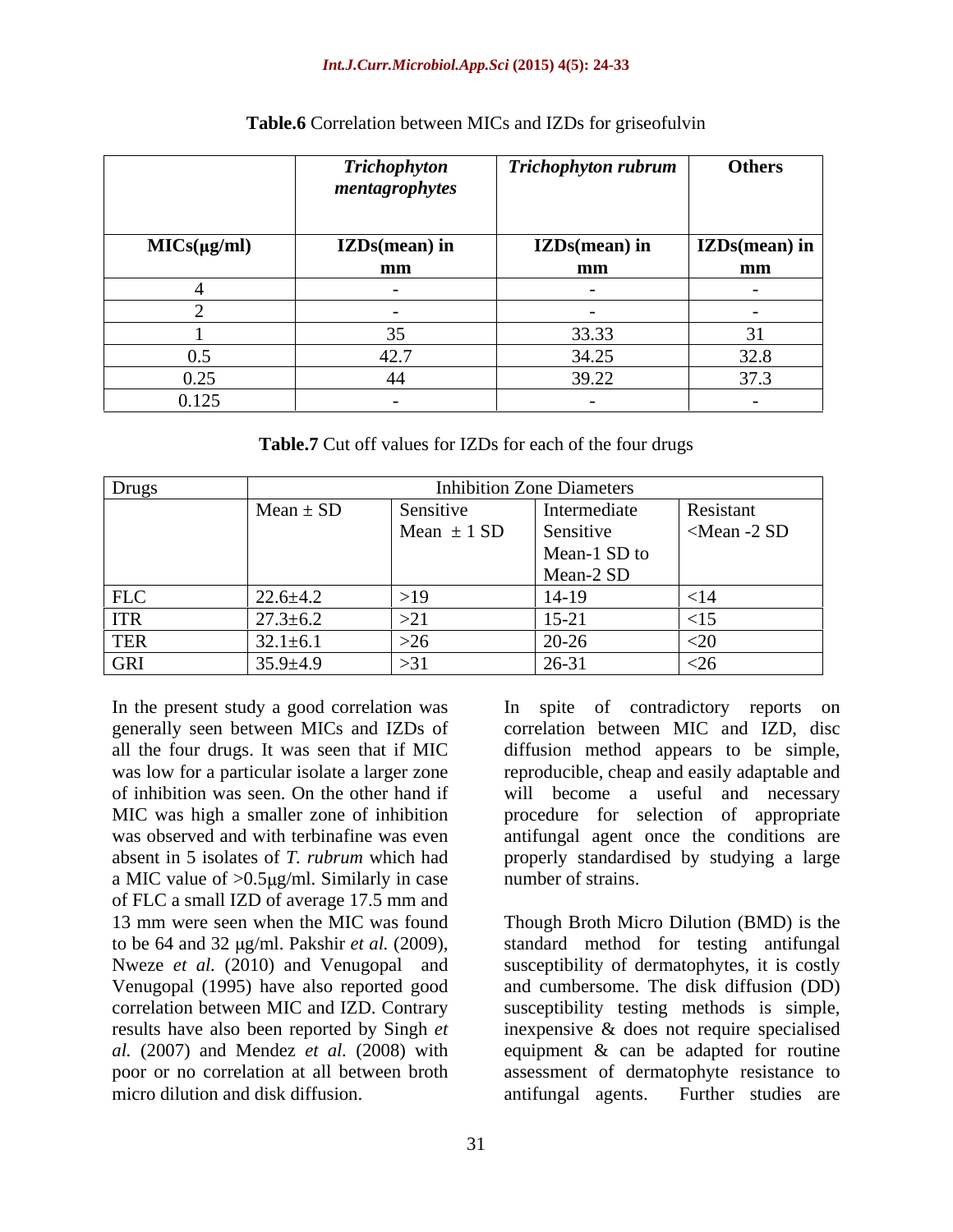necessary to properly standardize Fernández-Torres, B., Cabañes, F.J., antimycotic sensitivity testing by disk diffusion method to make it useful  $\&$  Inza, I., Abarca, L., Guarro, J. 2002. necessary procedure for selection of appropriate drug in a routine mycology antifungal susceptibility testing

- Araújo Mota, C.R., Miranda, K.C., Lemos,
- Barros, M.E., Santos, D., Hamdan, J. 2007. distribution, and antifungal *Trichophyton mentagrophytes* and
- Clinical and Laboratory Standards Institute. testing of filamentous fungi, 2nd ed.
- Favre, B., Hofbauer, B., Hildering, K., Ryder, N.S. 2003. Comparison of in-
- Fernández-Torres, B., Carrillo, A.J., Martín,
- laboratory. condition for dermatophytes. *J. Clin.* Fernández-Torres, B., Cabañes, F.J., Carrillo-Munõz, A.J., Esteban, A., Inza, I., Abarca, L., Guarro, J. 2002. Collaborative evaluation of optimal antifungal susceptibility testing *Microbiol., 40: 3999-4003.*
- **References** Ghannoum, M.A., Hajjeh, R.A., Scher, R., J.A., Costa, C.R., Souza, L.K.H., Passos, X.S., *et al.* 2009. Comparison of in vitro activity of five antifungal Zaiac, M., Rebell, G., Lesher, J., agents against dermatophytes, using Gerlach, B., Leon, G.F., Ghannoum, the agar dilution and broth micro A., Warner, J., Isham, N., Elewski, B. dilution methods. *Revista da Socieda* 2000. A large- scale North American *de Brasileira de Medicina Tropical,* 42(3): 250 254. frequency of onychomycosis, fungal Evaluation of susceptibility of susceptibility patterns. *J. Am. Acad.* Ghannoum, M.A., Hajjeh, R.A., Scher, R.,<br>Konnikov, N., Gupta, A.K., Summerbell, R., Sullivan, S., Daniel, R., Krusinski, P., Fleckman, P., Rich, P., Odom, R., Aly, R., Pariser, D., Zaiac, M., Rebell, G., Lesher, J., Gerlach, B., Leon, G.F., Ghannoum, study of fungal isolates from nails: the distribution, and antifungal *Dermatol.,* 43: 641–648.
	- *Trichophyton rubrum* clinical isolates Gupta. A.K., Kohli, Y. 2003. In vitro to antifungal drugs using a modified susceptibility testing of ciclopirox, CLSI micro dilution method (M38- A). *J. Med. Microbiol.,* 56: 514 518. itraconazole against dermatophytes 2008. Reference method for broth evaluation of combination antifungal dilution antifungal susceptibility activity. *Br. J. Dermatol.,* 149: 296 terbinafine, ketoconazole and and non dermatophytes and in vitro 305.
	- Approved standard. CLSI document Indira, G. 2014. In vitro antifungal M38-A2. Clinical and Laboratory susceptibility testing of 5 antifungal Standards Institute, Wayne, PA. 11. agents against dermatophytic species by CLSI (M38-A) micro dilution method. *Clin. Microbial.*, 3: 1–5.
	- vitro activities of 17 antifungal drugs Jain, N., Sharma, M., Saxena, V.N. 2008. against a panel of 20 dermatophytes by using a micro dilution assay. *J. Clin. Microbiol.*, 41: 4817–4819. The infections in clinical samples of E., Del Palacio, A., Moore, M.K., infections. *Indian J. Dermatol.*<br>Valverde, A., Serrano, M., Guarro, J. *Venerol. Leprol.*, 74(3): 274–75. Identification and antifungal susceptibility testing of fungal suspected superficial fungal infections. *Indian J. Dermatol. Venerol. Leprol.,* 74(3): <sup>274</sup> 75.
	- 2001. In vitro activities of 10 Kannan, P., Janaki, C., Selvi, G.S. 2006. antifungal drugs against 508 dermatophyte strains. *Antimicrob. Agents Chemother.,* 45: 2524–2528. infections in clinical samples of Identification and antifungal susceptibility testing of fungal infections in clinical samples of suspected superficial fungal